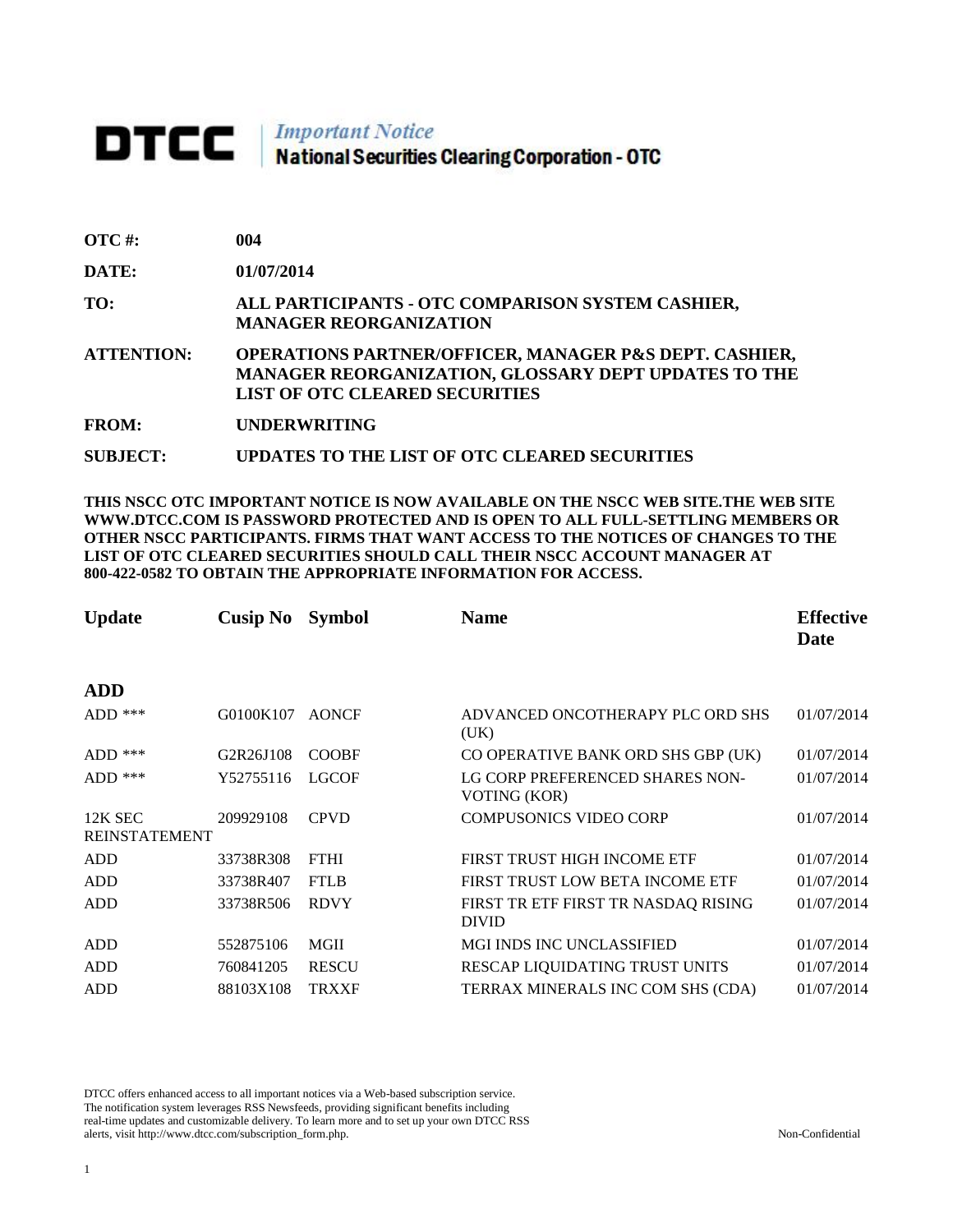## **DELETE**

| DELETE ***                              | X86593104 | <b>STNZF</b> | STONESOFT CORP SHS                | 01/07/2014 |
|-----------------------------------------|-----------|--------------|-----------------------------------|------------|
| SEC 12K<br><b>SUSPENSION</b>            | 29406Q101 | <b>EESV</b>  | ENVIRONMENTAL ENERGY SERVICES INC | 01/07/2014 |
| SEC 12K<br><b>SUSPENSION</b>            | 45167M105 | <b>IDIBQ</b> | <b>IDI GLOBAL INC</b>             | 01/07/2014 |
| SEC <sub>12K</sub><br><b>SUSPENSION</b> | 45666X305 | <b>IWWI</b>  | INFORM WORLDWIDE HOLDINGS INC NEW | 01/07/2014 |
| <b>DELETE</b>                           | 45767M109 | <b>INOC</b>  | <b>INNOTRAC CORP</b>              | 01/07/2014 |
| SEC <sub>12K</sub><br><b>SUSPENSION</b> | 46263G208 | <b>IPZI</b>  | IPTIMIZE, INC. COMMON STOCK (DE)  | 01/07/2014 |
| SEC 12K<br><b>SUSPENSION</b>            | 57666R105 | <b>MTCH</b>  | MATECH CORP CL A COM STK          | 01/07/2014 |
| SEC <sub>12K</sub><br><b>SUSPENSION</b> | 60886R103 | <b>MCOAQ</b> | <b>MONACO COACH CORP</b>          | 01/07/2014 |
| SEC <sub>12K</sub><br><b>SUSPENSION</b> | 630075109 | <b>NGEN</b>  | <b>NANOGEN INC</b>                | 01/07/2014 |
| SEC <sub>12K</sub><br><b>SUSPENSION</b> | 694288101 | <b>PFCEQ</b> | <b>PACIFIC FUEL CELL CORP</b>     | 01/07/2014 |
| SEC <sub>12K</sub><br><b>SUSPENSION</b> | 70337V207 | <b>PTRN</b>  | PATRON SYSTEMS, INC. NEW COM STK  | 01/07/2014 |
| SEC <sub>12K</sub><br><b>SUSPENSION</b> | 707573101 | <b>POCC</b>  | PENN OCTANE CORP                  | 01/07/2014 |
| <b>DELETE</b>                           | 783330103 | <b>RTGN</b>  | RUGHIGEN. INC COM STK             | 01/07/2014 |

## **SYMBOL CHANGES**

|  |  | 57142R109 SKWEF TO: MQLXF MARQUEE ENERGY LTD (CANADA) | 01/07/2014 |
|--|--|-------------------------------------------------------|------------|
|--|--|-------------------------------------------------------|------------|

## **REORGANIZATION**

| <b>DELETE</b> | 00769M201 | <b>ANCV</b>  | ADVANCED VENTURES CORP COMMON                       |            |
|---------------|-----------|--------------|-----------------------------------------------------|------------|
| <b>ADD</b>    | 38074X108 | <b>GOLU</b>  | <b>GOLD UNION INC COMMON STOCK (DE)</b>             | 01/07/2014 |
|               |           |              |                                                     |            |
| <b>DELETE</b> | 016560107 | AASI         | ALL ASIA LICENSING INC COM STK (NV)                 |            |
| <b>ADD</b>    | 01656Q206 | AASID        | ALL ASIA LICENSING INC NEW CON STK<br>(NV)          | 01/07/2014 |
|               |           |              |                                                     |            |
| <b>DELETE</b> | 105762108 | <b>BRZG</b>  | BRAZIL GOLD CORP COM STK (NV)                       |            |
| <b>ADD</b>    | 105762207 | <b>BRZGD</b> | BRAZIL GOLD CORP NEW COM STK (NV)                   | 01/07/2014 |
|               |           |              |                                                     |            |
| <b>DELETE</b> | 39030A109 | <b>GMEC</b>  | GREAT CHINA MANIA HLDGS INC COM STK                 |            |
| <b>ADD</b>    | 39030A208 | <b>GMECD</b> | GREAT CHINA MANIA HLDGS INC (NEW)<br><b>COM STK</b> | 01/07/2014 |